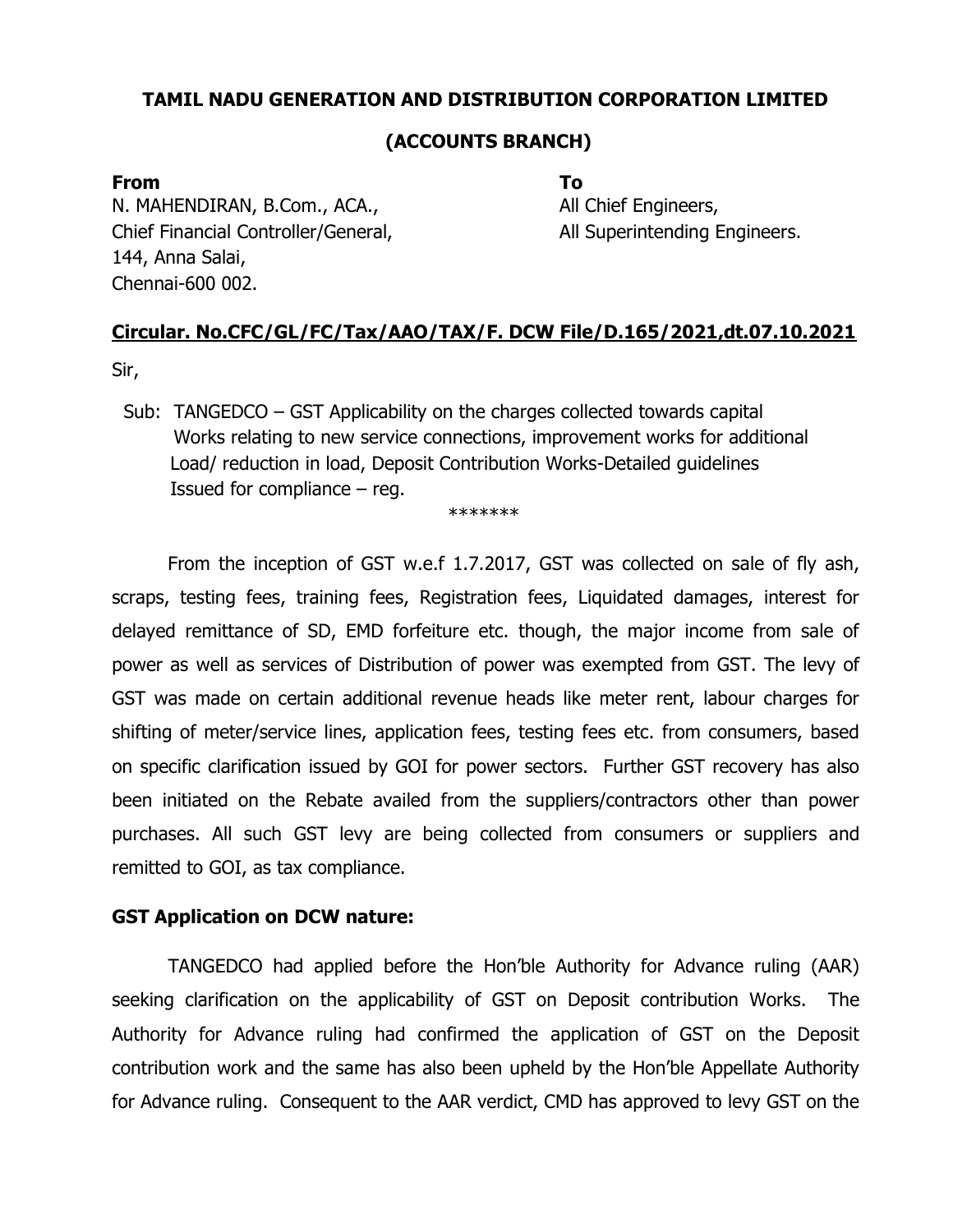improvement work for additional load/reduction in load prospectively and on the DCW works for other than supply retrospectively from 01.07.2017.

| <b>S. No.</b>  | <b>Description of Work</b>                  | <b>GST Taxability</b>                      |
|----------------|---------------------------------------------|--------------------------------------------|
| 1.             | Capital<br>Works<br>for<br>supplying        | <b>Exempt</b> from GST since covered       |
|                | electricity<br>service<br>to<br>new         | under SAC 996912. Development              |
|                | Connections                                 | charges, Meter caution<br>deposit,         |
|                |                                             | estimate charges are also exempt           |
|                |                                             | from GST.                                  |
| 2.             | Improvement/Capital<br>Work<br>for          | GST is applicable prospectively            |
|                | <b>Extending Additional Load/Reduction</b>  | the<br>estimate<br>charges.<br><b>on</b>   |
|                | in Demand                                   | Development charges, Meter caution         |
|                |                                             | deposit, are exempt from GST.              |
| 3.             | DCW work in relation to shifting of         | GST is applicable retrospectively          |
|                | lines, structures and equipments            | from 01.07.2017.GST arrears need to        |
|                | etc.,                                       | be levied and collected.                   |
| $\overline{4}$ | <b>Recoveries</b><br>under<br><b>TATKAL</b> | <b>Exempt</b> from GST as per notification |
|                | scheme for agriculture service              | No. $14/2018$ – Central Tax (Rate) dt      |
|                | connections or additional load              | 26.07.2018.                                |
|                | sanction                                    |                                            |

The applicability of GST on the following charges from consumer is tabulated below:

## Time of supply rules:

## The Liability to pay GST shall arise at the time of supply.

The time of supply of services shall be the earliest of the following dates, namely:-

- 1. Invoice is **issued** within the time limit for raising invoice
	- a. The date of issue of invoice

(or)

b. The date of receipt of payment, whichever is earlier.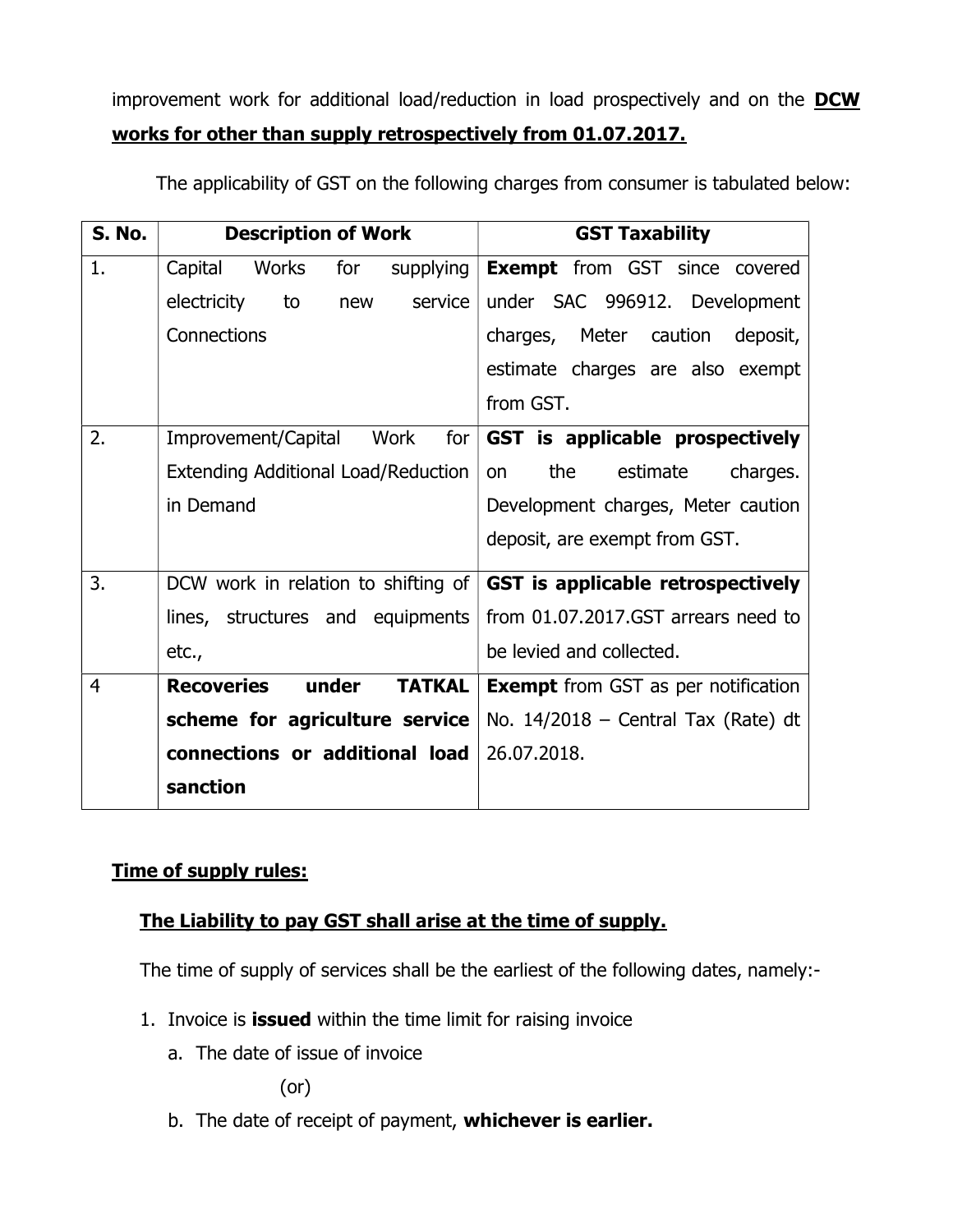- 2. Invoice is **not issued** within the time limit for raising invoice
	- a. The date of provision of service.

(or)

b. The date of receipt of payment, whichever is earlier.

## 3. If both  $(1)$  &  $(2)$  do not apply,

The date on which the recipient shows the receipt of services in his books of account.

### TIME LIMIT FOR RAISING INVOICE IN GST:

Invoice can be issued before or after the provision of service but within a period of thirty days from the date of supply of service. i.e., completion of the work.

TANGEDCO shall issue invoice at two stages.

#### Stage I:

#### AT the time of receipt of payment:

E-Invoice shall be issued to the B2B consumer and tax invoice shall be issued to the B2Cconsumer at the time of receipt of payment of the estimate and at the time of receipt of additional estimate charges.

#### Stage II:

On completion of the work, a revised estimate shall be prepared based on the actual cost of materials, contingencies, storage, labour, loading, unloading, transport, erection charges, Establishment and supervision charges, road cut charges etc., and revised contribution will be recovered or refunded to the beneficiaries along with GST by way of Debit Note(recovery from consumer) or credit Note(refund to consumer)after the provision of service but within a prescribed period of thirty days from the date of completion of the work.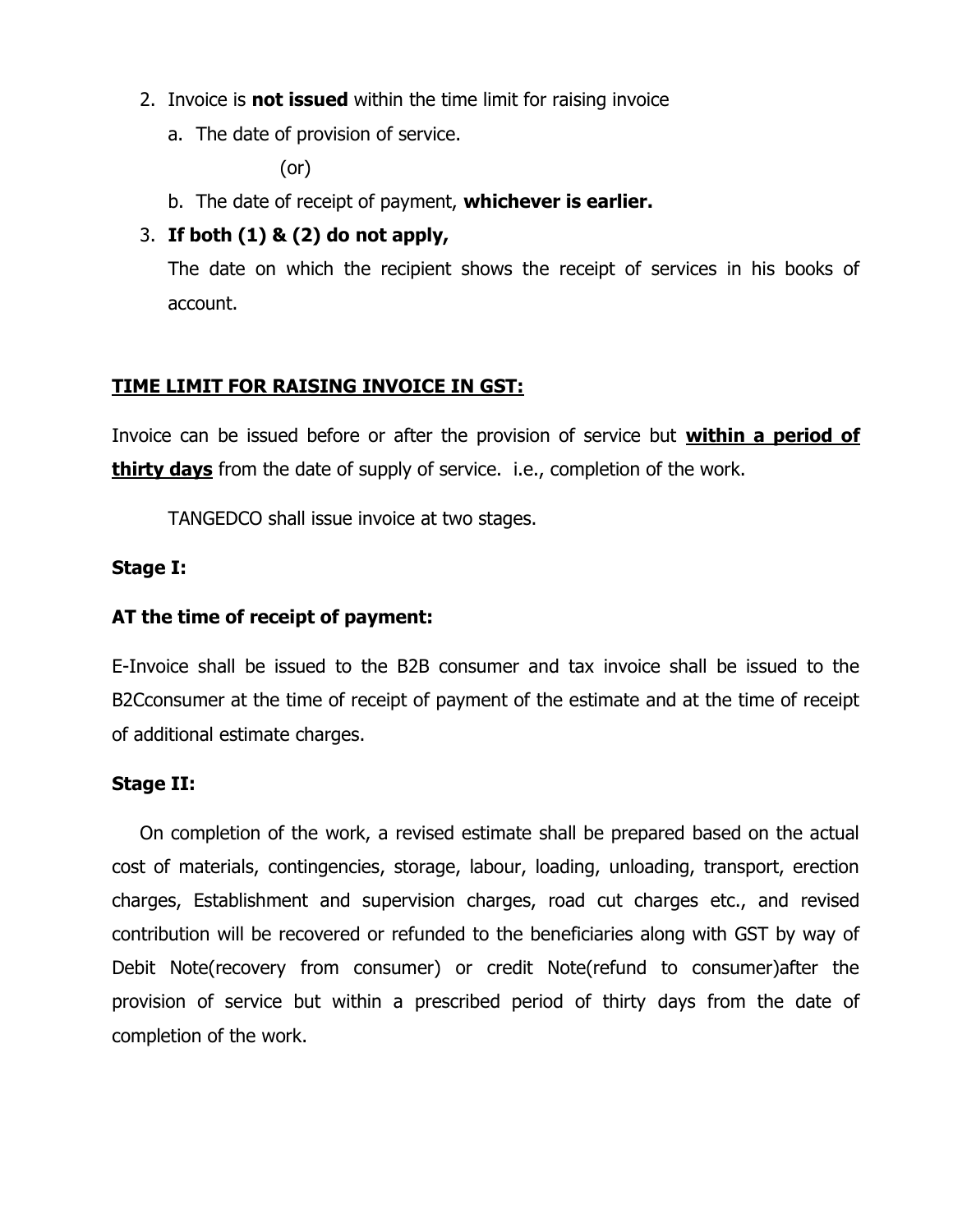### a) Estimate value is less than the work Value:

Debit Note has to be issued after the provision of service but within a prescribed period of thirty days from the date of completion of the work if the collected amount is lesser than value of work along with GST.

#### b) Estimate value is more than the work value:

Credit Note along with GST shall be issued against the invoice raised earlier, before or after the provision of service but not later than 6 months from the end of the Financial Year (i.e., Up to due date for filing of GST return of September of next Financial year) to which the invoice relates against which credit note is proposed.

#### PROCEDURE TO BE FOLLOWED:

The point of levy of GST for Additional load/reduction in load/DCW work is explained below, so that the uniformity of practice is followed for creation on tax invoice or E-invoice, the various timelines for reporting the transactions to Taxation wing, to be adhered by the circles.

| <b>S. No.</b> | <b>Transaction process</b>                          | Action to be taken by the Circle    |
|---------------|-----------------------------------------------------|-------------------------------------|
| 1.            | Estimate preparation for new service                | No GST need to be applied on        |
|               | connections                                         | the total value of the Works        |
|               |                                                     | chargeable to the<br>party.         |
|               |                                                     | Development charges, Meter caution  |
|               |                                                     | deposit, estimate charges are also  |
|               |                                                     | exempt from GST                     |
| 2.            | Estimate preparation for additional                 | GST need to be applied on the       |
|               | load/Reduction in load.                             | value of the Works<br>total         |
|               |                                                     | chargeable to the consumer.         |
|               |                                                     | Development charges, Meter caution  |
|               |                                                     | deposit, estimate<br>charges<br>are |
|               |                                                     | exempt from GST                     |
| 3.            | for<br><b>DCW</b><br><b>Estimate</b><br>preparation | GST need to be applied on the       |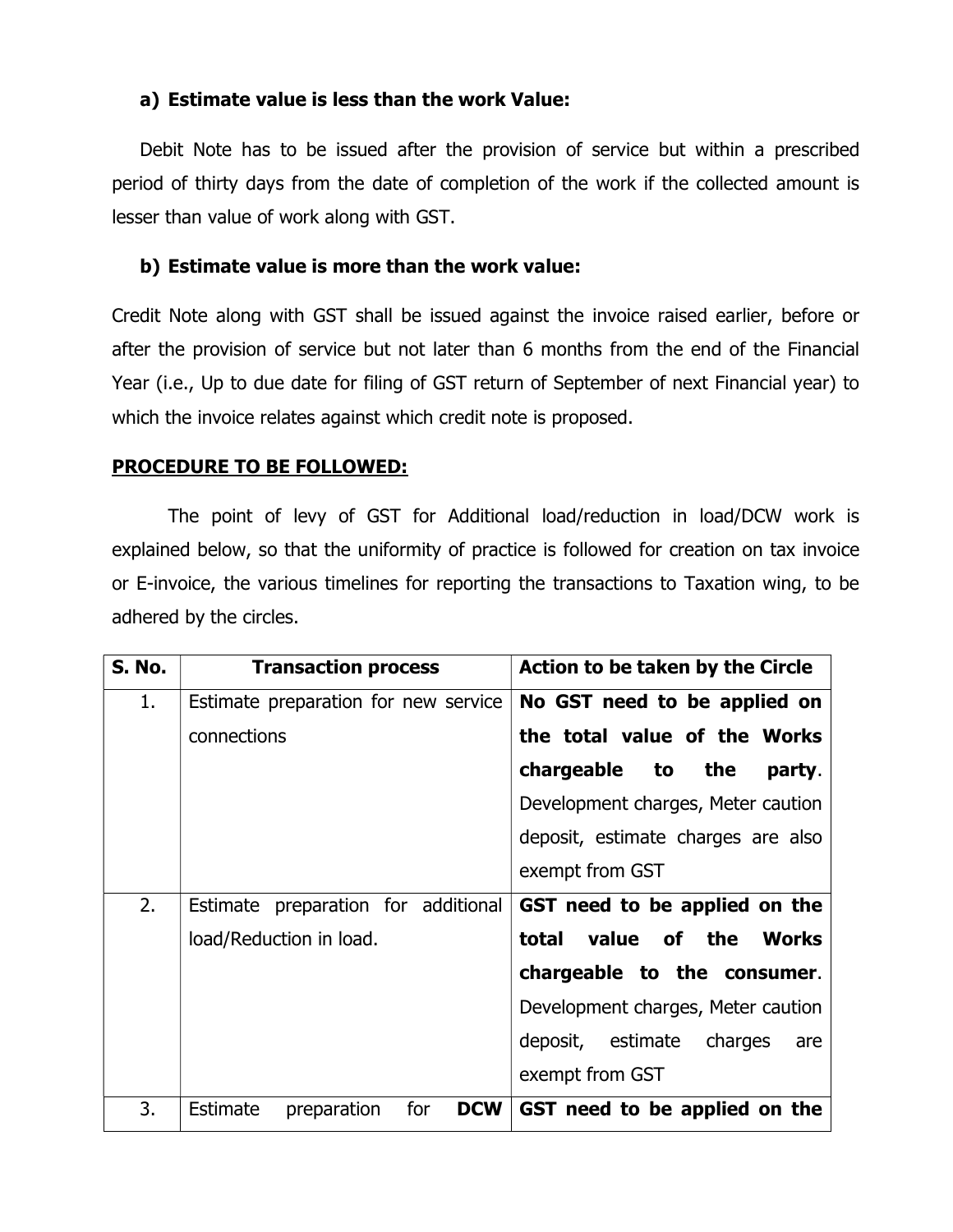|    | work other<br>than<br><b>of</b><br>nature    | total<br><b>Works</b><br>value<br><b>of</b><br>the  |
|----|----------------------------------------------|-----------------------------------------------------|
|    | relating to power supply                     | excluding board side expenses.                      |
|    |                                              |                                                     |
| 4. | for<br><b>DCW</b><br>Estimate<br>preparation | GST need to be applied on the                       |
|    | work other<br>than<br><b>of</b><br>nature    | value of the Works including the                    |
|    | relating to power supply carried             | value of material / labour directly                 |
|    | out under self-execution scheme              | incurred by consumers                               |
|    | wherein<br><b>Supervision</b><br>and         |                                                     |
|    | Establishment charges are only               |                                                     |
|    | recovered.                                   |                                                     |
| 5. | Demand notice to the consumer to             | will<br>Demand<br>be<br>the<br>sent<br>to           |
|    | pay the estimate amount                      | inclusive<br>of GST<br>for<br>consumer              |
|    |                                              | applicable cases.                                   |
| 6. | The demanded amount is collected             | Invoice shall be issued on receipt of               |
|    | from the consumer along with GST.            | payment as <b>per time of supply</b>                |
|    |                                              | <u>rules</u> .                                      |
|    |                                              | Reporting<br>of<br>such<br>invoice                  |
|    |                                              | transaction to <b>Taxation wing in</b>              |
|    |                                              | <u>Monthly return macro format</u>                  |
|    |                                              | <b>before 7<sup>th</sup> of the next month</b> , in |
|    |                                              | order to pay GST to the GOI                         |
| 7. | Filing of all the invoice related to the     | A statement of all the expenses                     |
|    | above work                                   | incurred in connection with the work                |
|    |                                              | along with the related GST amount                   |
|    |                                              | shall be prepared. All the invoices in              |
|    |                                              | connection<br>with<br>the<br>work<br>for            |
|    |                                              | effecting additional load/reduction in              |
|    |                                              | load/DCW work shall be maintained                   |
|    |                                              | in the work order file in order to                  |
|    |                                              | claim ITC if any eligible. All the                  |
|    |                                              | details must be kept intact for                     |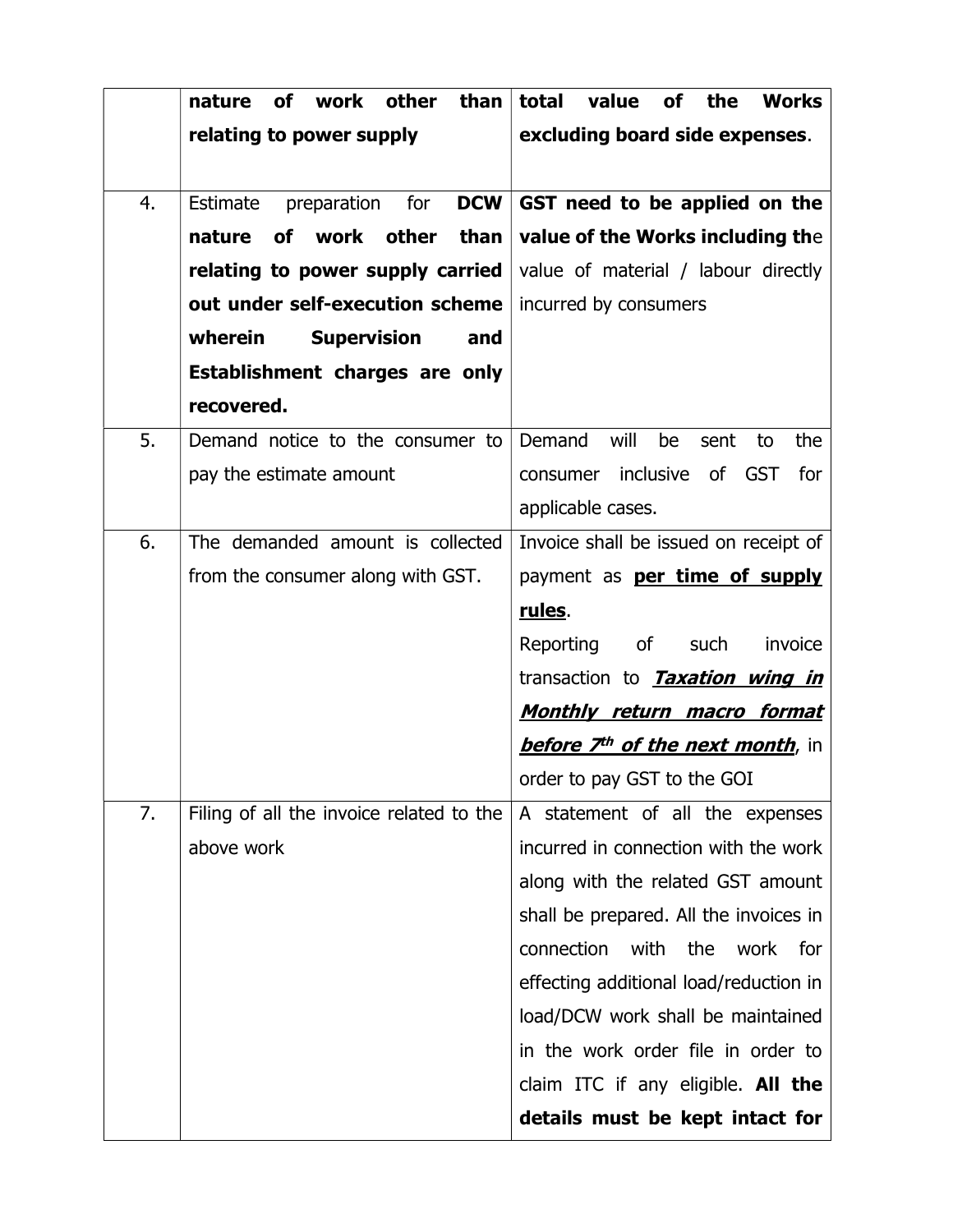|  | future verification by Internal       |
|--|---------------------------------------|
|  | Auditor, GST Auditors, ITC            |
|  | <b>Consultants, Statutory Auditor</b> |
|  | and C & AG Auditor.                   |
|  |                                       |

## Value of Work for levy of GST:

 The value of transactions for levying GST will include all components of estimate viz., materials, labour, contingencies, storage, loading, unloading charges, supervision and establishment charges, etc., The value on which GST is to be collected is tabulated below.

| S.  | <b>Particulars</b>         | Work carried out | Works carried out         | Work fully carried   |  |
|-----|----------------------------|------------------|---------------------------|----------------------|--|
| No. |                            | by TANGEDCO      | partly<br>by <sub>1</sub> | out by Consumer      |  |
|     |                            |                  | <b>TANGEDCO</b><br>&      | and<br>only          |  |
|     |                            |                  | partly<br>by <sub>1</sub> | supervision<br>and   |  |
|     |                            |                  | <b>Consumer</b>           | <b>Establishment</b> |  |
|     |                            |                  |                           | charges<br>are       |  |
|     |                            |                  |                           | collected from the   |  |
|     |                            |                  |                           | consumer             |  |
| 1.  | Material (cost data) -     | <b>XXXX</b>      | <b>Xxxx</b>               | N.A                  |  |
|     | <b>TANGEDCO</b>            |                  |                           |                      |  |
| 2.  | Material - Consumer        | <b>N.A</b>       | <b>Xxxx</b>               | <b>XXXX</b>          |  |
| 3.  | Labour Portion $-$ (As per |                  |                           |                      |  |
|     | approved schedule<br>of    |                  |                           |                      |  |
|     | rates for HT/LT lines and  |                  |                           |                      |  |
|     | improvement work under     | <b>XXXX</b>      | <b>Xxxx</b>               | <b>N.A</b>           |  |
|     | works contract approved    |                  |                           |                      |  |
|     | Circle<br>level<br>by      |                  |                           |                      |  |
|     | committee/Rates<br>in      |                  |                           |                      |  |
|     | vogue)                     |                  |                           |                      |  |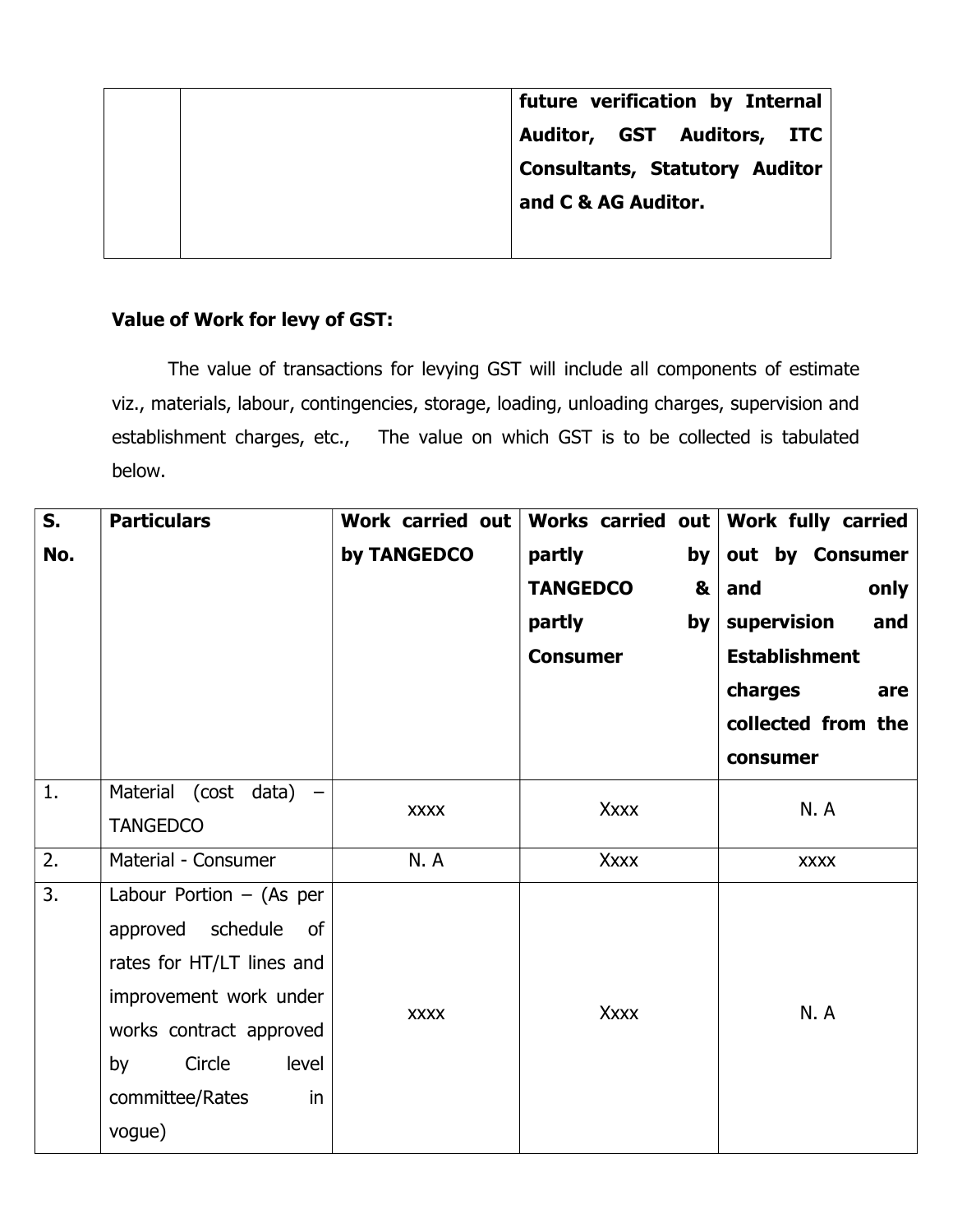| 4. | Labour Portion - Incurred<br>by Consumer                                         | <b>N.A</b>           | <b>XXXX</b>          | <b>XXXX</b>          |
|----|----------------------------------------------------------------------------------|----------------------|----------------------|----------------------|
| 5. | Storage,<br>transport<br>contingency,<br>loading,<br>unloading charges etc.,     | <b>XXXX</b>          | <b>XXXX</b>          | <b>XXXX</b>          |
| 6. | Establishment<br>8 <sub>k</sub><br>Supervision<br>Charges<br>$(22\%/15\%)$       | <b>XXXX</b>          | <b>XXXX</b>          | <b>XXXX</b>          |
| 7. | <b>Total Transaction value</b><br>for GST purpose<br>Sum of $(1)$ to $(6)$ above | <b>XXXX</b>          | <b>XXXX</b>          | <b>XXXX</b>          |
| 8. | GST on $(7)$ above $@18\%$                                                       | <b>XXXX</b>          | <b>XXXX</b>          | <b>XXXX</b>          |
| 9. | Total value of the work                                                          |                      |                      |                      |
|    | $(7)+(8)$                                                                        | <b>XXXX</b>          | <b>Xxxx</b>          | <b>Xxxx</b>          |
| 10 | <b>Observations</b>                                                              | Value of work shall  |                      |                      |
|    |                                                                                  | include all the      | Value of work shall  | Value of works shall |
|    |                                                                                  | material, labour and | also include all the | include all the      |
|    |                                                                                  | other charges        | expenses incurred by | expenses incurred by |
|    |                                                                                  | incurred by          | consumers.           | consumer also.       |
|    |                                                                                  | TANGEDCO.            |                      |                      |

## Note:

The amount of charges that TANGEDCO is entitled to charge the consumers as per the supply code/distribution code shall alone be includible in the value of work for calculation of GST. i.e., if the supply code/Distribution code mandates any work to be done by the TANGEDCO and the cost to be borne by TANGEDCO then such charges shall be excluded from the value of the work for calculation of GST.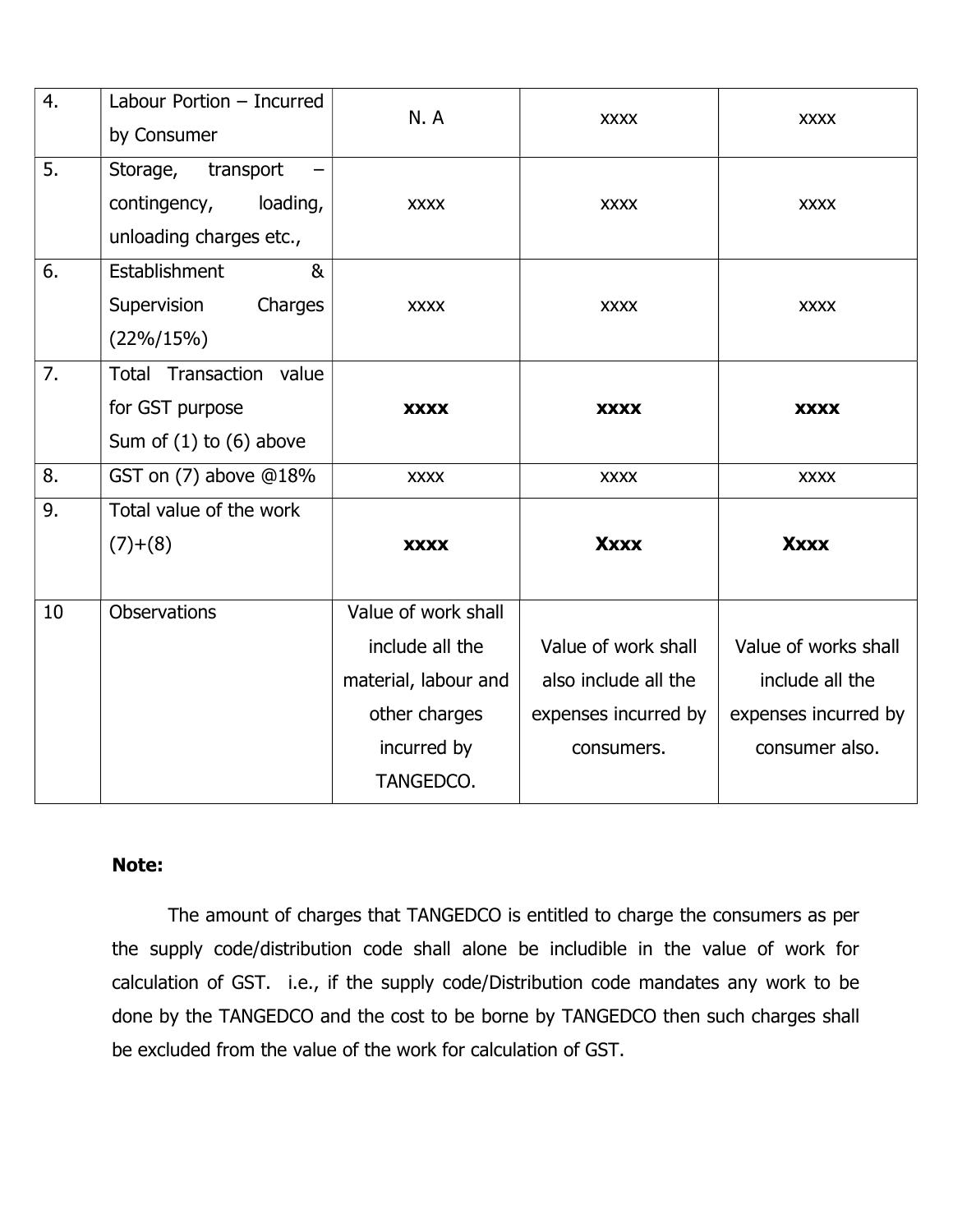## Accounting process changes:

## I) D.C.W /Additional load/Reduction in load:

The accounting entries for DCW work including Addition or reduction in load and its GST at the time of receipt are detailed below

| A/c code 24.000 Bank account | Dr                     | XXXX                                                                |
|------------------------------|------------------------|---------------------------------------------------------------------|
| To                           |                        |                                                                     |
| A/c code 55.101              | Development charges    | <b>XXXX</b>                                                         |
| A/c code 61.955              | Estimate charges       | <b>XXXX</b>                                                         |
| A/c Code 47.601              | <b>DCW Deposit</b>     | <b>XXXX</b>                                                         |
| A/c code 47.603              | EMD                    | <b>XXXX</b>                                                         |
| A/c code 47.604              | <b>Caution Deposit</b> | <b>XXXX</b>                                                         |
| A/c Code 46.941              | <b>CGST Liability</b>  | <b>XXXX</b>                                                         |
| A/c Code 46.942              | <b>SGST Liability</b>  | <b>XXXX</b>                                                         |
| A/c Code 46.943              | <b>IGST Liability</b>  | <b>XXXX</b>                                                         |
|                              |                        | (Being the receipt of estimated value and its GST for the WO number |
| dated                        | brought into account)  |                                                                     |

\*Applicable a/c code shall be used

# II)Entries for Additional contribution for DCW work/Additional load/Reduction in load:

The accounting entries for receipt of additional contribution.

| A/c code 24.000   | Bank account<br>Dr               | <b>XXXX</b>                                                             |  |
|-------------------|----------------------------------|-------------------------------------------------------------------------|--|
| To                |                                  |                                                                         |  |
| A/c code $55.101$ | Development charges              | <b>XXXX</b>                                                             |  |
|                   | A/c code 61.955 Estimate charges | <b>XXXX</b>                                                             |  |
| A/c Code 47.601   | <b>DCW Deposit</b>               | <b>XXXX</b>                                                             |  |
| A/c code 47.603   | <b>EMD</b>                       | <b>XXXX</b>                                                             |  |
| A/c code 47.604   | <b>Caution Deposit</b>           | <b>XXXX</b>                                                             |  |
| A/c Code 46.941   | <b>CGST Liability</b>            | <b>XXXX</b>                                                             |  |
| A/c Code 46.942   | <b>SGST Liability</b>            | <b>XXXX</b>                                                             |  |
|                   | A/c Code 46.943 IGST Liability   | <b>XXXX</b>                                                             |  |
|                   |                                  | (Being the receipt of additional estimated value and its GST for the WO |  |
| dated<br>number   | brought into account             |                                                                         |  |

\*Applicable a/c code shall be used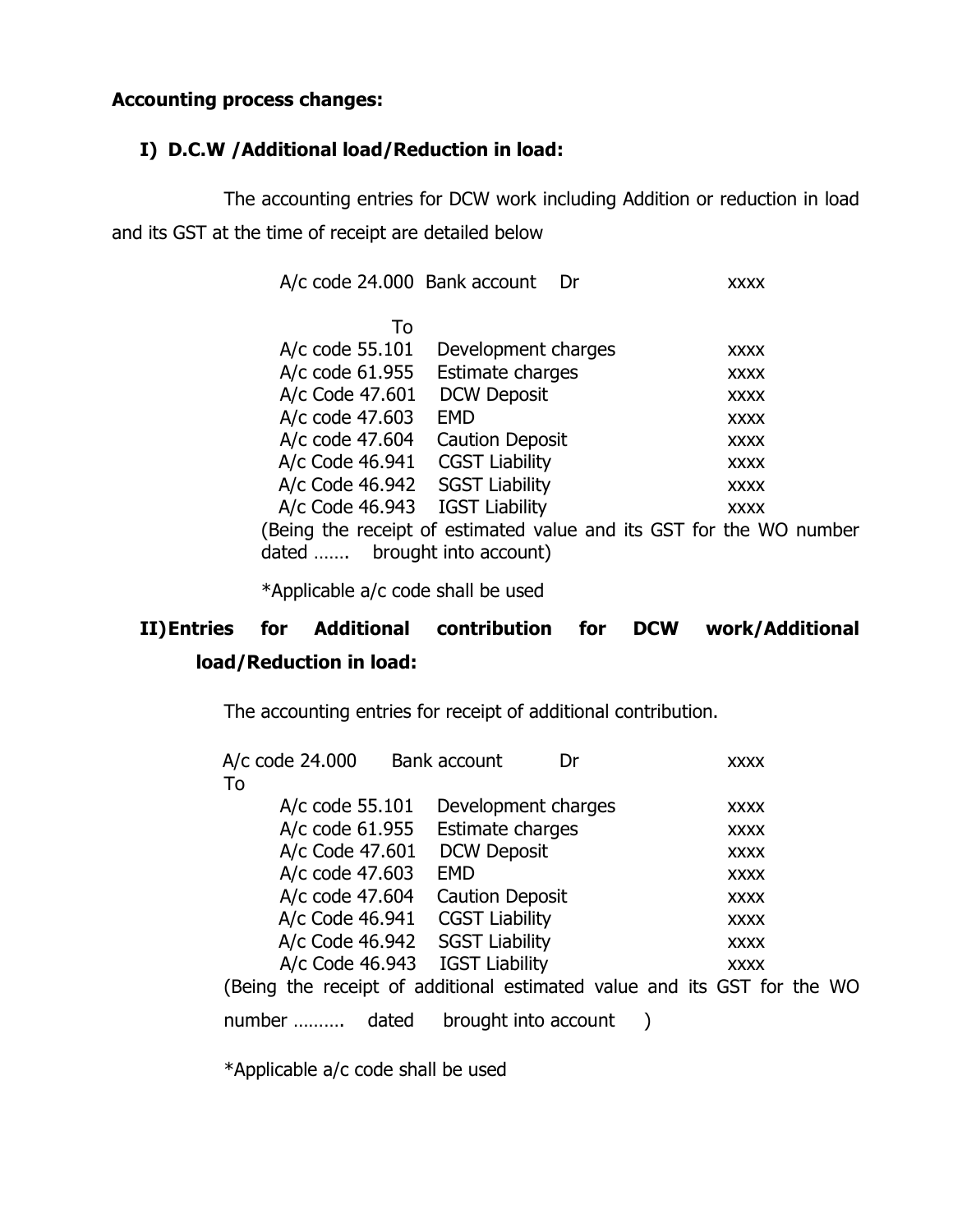III. The accounting entries for refund.

| A/c code 55.101 | Development charges    | <b>XXXX</b> |
|-----------------|------------------------|-------------|
| A/c code 61.955 | Estimate charges       | <b>XXXX</b> |
| A/c Code 47.601 | <b>DCW Deposit</b>     | <b>XXXX</b> |
| A/c code 47.603 | <b>EMD</b>             | <b>XXXX</b> |
| A/c code 47.604 | <b>Caution Deposit</b> | <b>XXXX</b> |
| A/c Code 46.941 | <b>CGST Liability</b>  | <b>XXXX</b> |
| A/c Code 46.942 | <b>SGST Liability</b>  | <b>XXXX</b> |
| A/c Code 46.943 | <b>IGST Liability</b>  | <b>XXXX</b> |
|                 |                        |             |

A/c code 24.000 To bank account xxxx

(Being the refund of excess estimated value and its GST for the WO number ………. dated brought into account)

GST shall be refunded through a credit note, before or after the provision of service but not later than 6 months from the end of the Financial Year (i.e., Up to due date for filing of GST return of September of next financial year) to which the invoice relates against which credit note is proposed.

\*Applicable a/c code shall be used

# III) The following accounting journal has to be made at the time of closure of work order:

A. A/c code 10.000 Fixed Assets Dr xxxx To A/c Code 14.656 Capital Works in Progress xxxx (being the finalized value of work order (excluding GST portion) is transferred to related fixed assets on work order completion)

B. A/c code 47.601 DCW Dr. xxxxx To A/c code 55.100 Consumer Contribution xxxxx (Being the finalized value of DCW collected from consumers/Third parties is transferred to consumer contribution head on completion of works).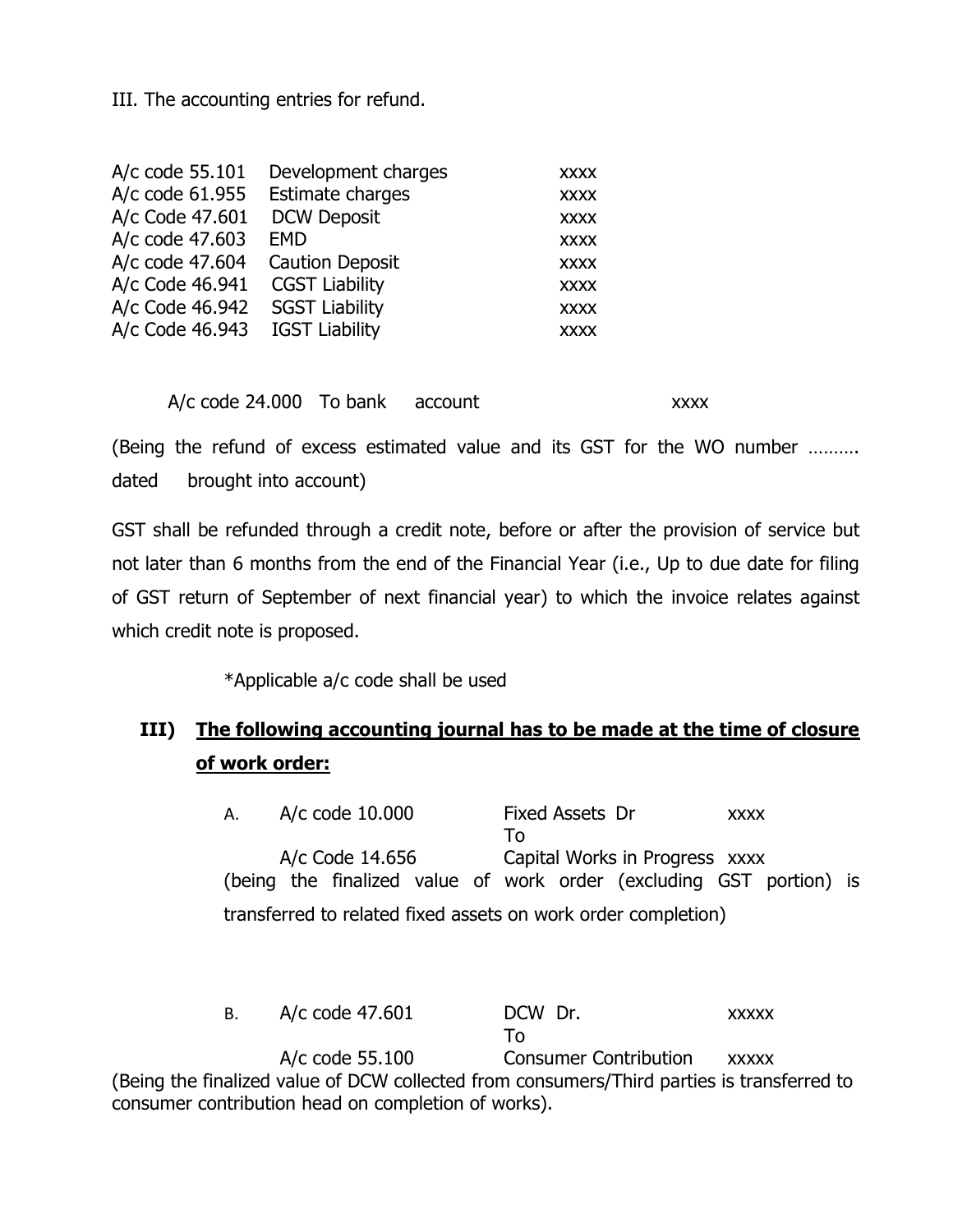C. A/c code 47.603 EMD Dr. xxxxx To A/c code 48.110 Current consumption deposit xxxxx (Being the finalized value of additional load collected from consumers/Third parties is transferred to CCD Account on completion of works).

## Modification in HT and LT billing package:

Provision will be enabled in the packages for generation of GST on the estimates for additional load/reduction in load & DCW and will be communicated in due course. At the time of receipt, **invoice cum receip**t is proposed to be issued showing taxable charges and GST component separately. The generation of E-invoice shall be automated through the HT or LT billing package for DCW works/Additional load/Reduction in load. Provision will have to be enabled in the HT and LT billing packages for reporting separately the GST collected on the estimates for additional load or reduction in load. EDCs shall include GST component while preparation of estimates for Additional load/Reduction of load/DCW works henceforth. Reporting of GST component separately at the time of raising demand will be enabled shortly in the LT and HT package and will be communicated to the field.

## GST Arrears Recovery:

Since GST provisions were implemented from 1.7.2017 onwards, the levy of GST on DCW shall have to be levied as arrears on all Deposits collected from consumers / Third parties in respect of DCW for shifting/deviation of existing service/structure etc., In case of past cases of DCW collections, all the DCW estimates have to be re-opened, and levy of GST @ 18% has to be initiated as below:

| S No.    | Particulars   | GST applicability.                                                      |
|----------|---------------|-------------------------------------------------------------------------|
| Scenario |               | DCW collected and Work   GST @18% to be collected on the receipt value. |
|          | not completed | On the additional contribution also, GST needs to                       |
|          |               | be collected as per time of supply rules.                               |
|          |               |                                                                         |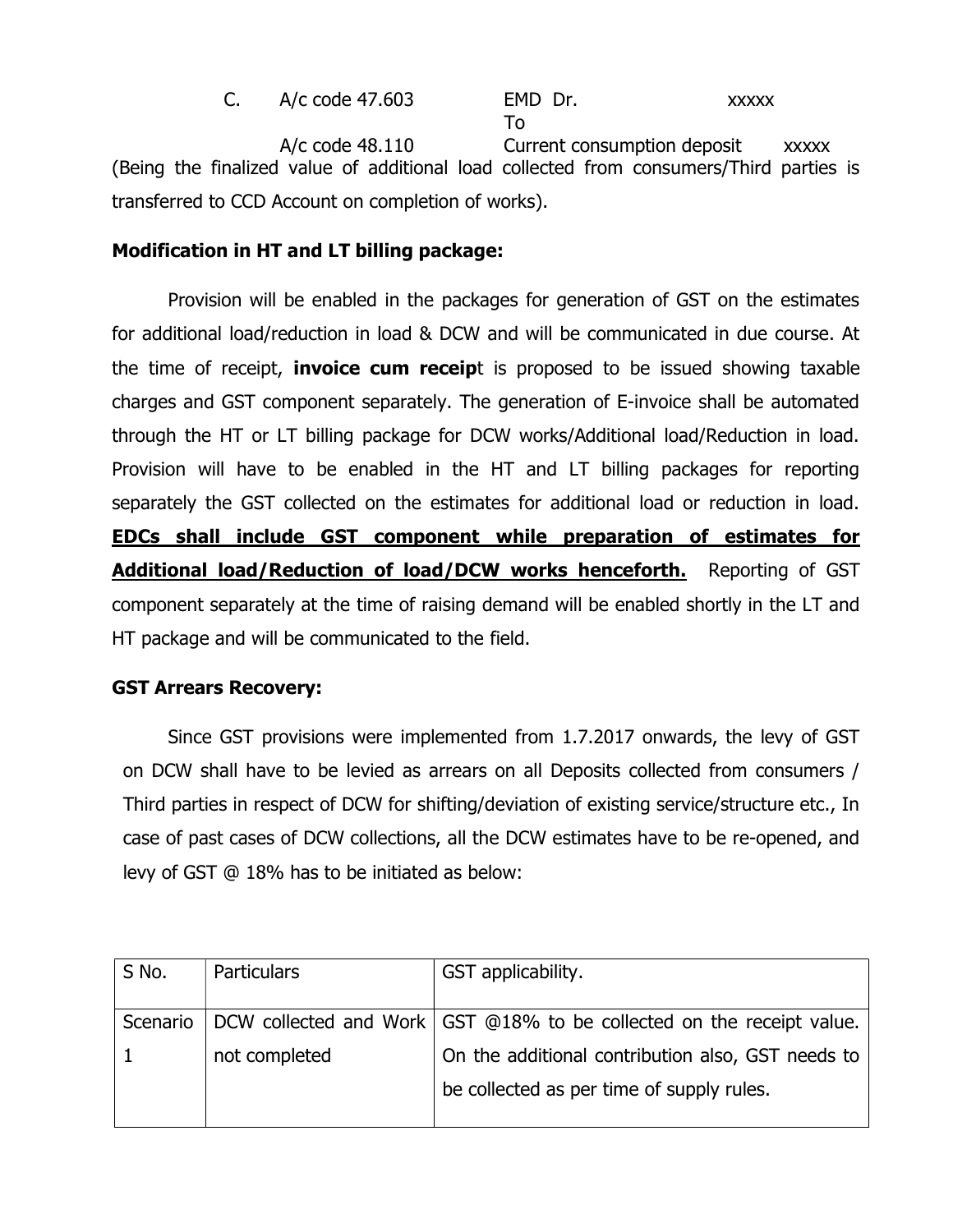| Scenario       |                        | DCW collected and work   GST @18% to be collected on the original |
|----------------|------------------------|-------------------------------------------------------------------|
| $\overline{2}$ | completed, Additional  | contribution as well as on additional contribution                |
|                | Contribution received  | as and when collected from the consumers.                         |
|                |                        |                                                                   |
| Scenario       |                        | DCW collected and work GST @18% to be collected on the original   |
| 3              | completed, refund made | contribution and on the refund of GST the                         |
|                |                        | consultant will be addressed to find out the                      |
|                |                        | liability to refund GST and will be informed.                     |
|                |                        |                                                                   |

Separate instruction will be communicated to EDCs after discussion with CE/IT about the reports that can be made available in the HT package, LT Billing packages and IMS to help EDCs to identify the relevant work orders to assess actual quantum of GST liability to be remitted to Govt by TANGEDCO with a detailed report showing work order reference, final value of work, GST to be levied, GST already recovered if any (whether GST is booked separately or included in estimate account), GST remitted, GST to be remitted.

#### SUMMARISE:

 Based on several orders under GST regime including latest orders from Appellate Authority for Advance Ruling for Tamil Nadu (TN AAAR) dated 30.03.2001 the following is proposed.

- 1) Applicability of GST @ 18 %
	- a. Retrospectively from 1.7.2017 onwards i.e from the date of implementation of GST for DCW (other than related to power supply).
	- b. Applicability of GST @ 18 % prospectively for improvement work for extending additional load/Reduction in demand on the amount chargeable from the consumers.